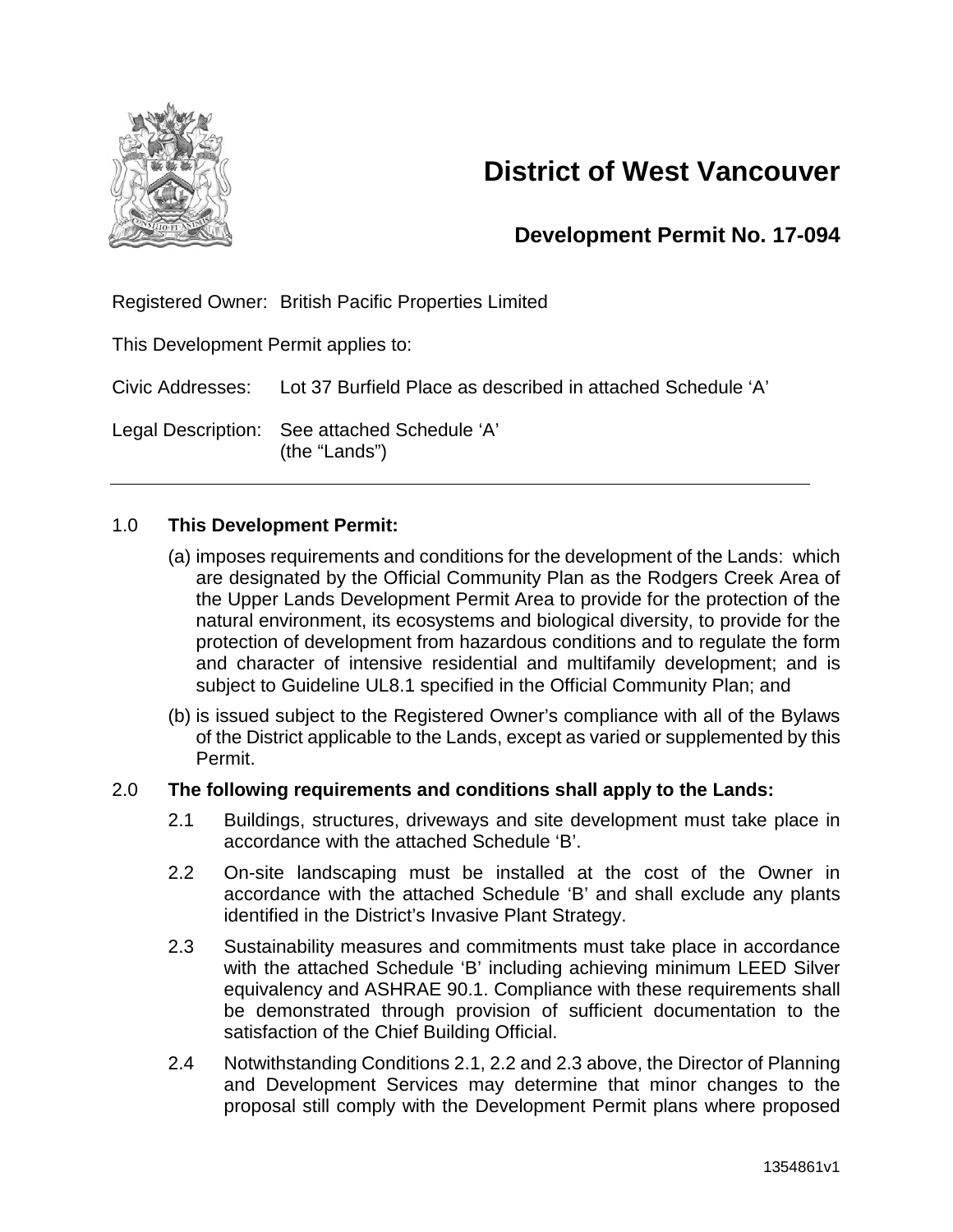changes do not materially affect the intent of the plans attached to this Development Permit or result in a variance to the Zoning Bylaw.

- 2.5 Electrical conduit shall be installed to allow for electric vehicle charging at all parking spaces within the building.
- 2.6 All balconies, decks, and patios on the Lands shall at all times remain fully open, uncovered, and unenclosed, except for eaves and as shown in Schedule 'B'.
- 2.7 Sprinklers must be installed in all areas of the building as required under the Fire Protection and Emergency Response Bylaw No. 4366, 2004.

#### 3.0 **Prior to issuance of Building Permit for any building or structure on the Lands:**

- 3.1 A section 219 Covenant shall be placed on the Lands to require that all balconies, decks, and patios remain fully open, uncovered, and unenclosed, except for eaves and as shown in Schedule 'B'.
- 3.2 Engineering civil drawings detailing the storm water management measures that contribute to the proper functioning condition of adjacent watercourses must be submitted to and approved by the District's Manager of Land Development.
- 3.3 The Lands shall be consolidated and subdivided to create Proposed Lot A as shown in Schedule A.
- 3.4 Security for the due and proper completion of the on-site landscaping set forth in Section 2.0 of this Development Permit must be provided (the "Landscaping Deposit") in the amount of \$590,000 to the District in the form of cash or an unconditional, irrevocable auto-renewing letter of credit issued by a Canadian chartered bank or credit union and:
	- (a) a minimum 20% of the initial value of the Landscaping Deposit shall be retained by the District for one year after installation of the landscaping, as a warranty deposit to ensure successful installation of the landscaping; and
	- (b) the initial value of the Landscaping Deposit may only be reduced to the warranty level and the warranty shall only be released when the registered member of the BCSLA for the project provides a field report to the District confirming successful installation of the on-site landscaping in accordance with Schedule 'B' to this Development Permit.
- 4.0 This Development Permit lapses if the work authorized herein is not commenced within 24 months of the date this permit is issued.

In the event the Owner is delayed or interrupted or prevented from commencing or continuing the development by reason of any Act of God, labour unrest (including strike and lockouts), weather conditions or any similar cause reasonably beyond the control of the Owner, the time for the completion of the work shall be extended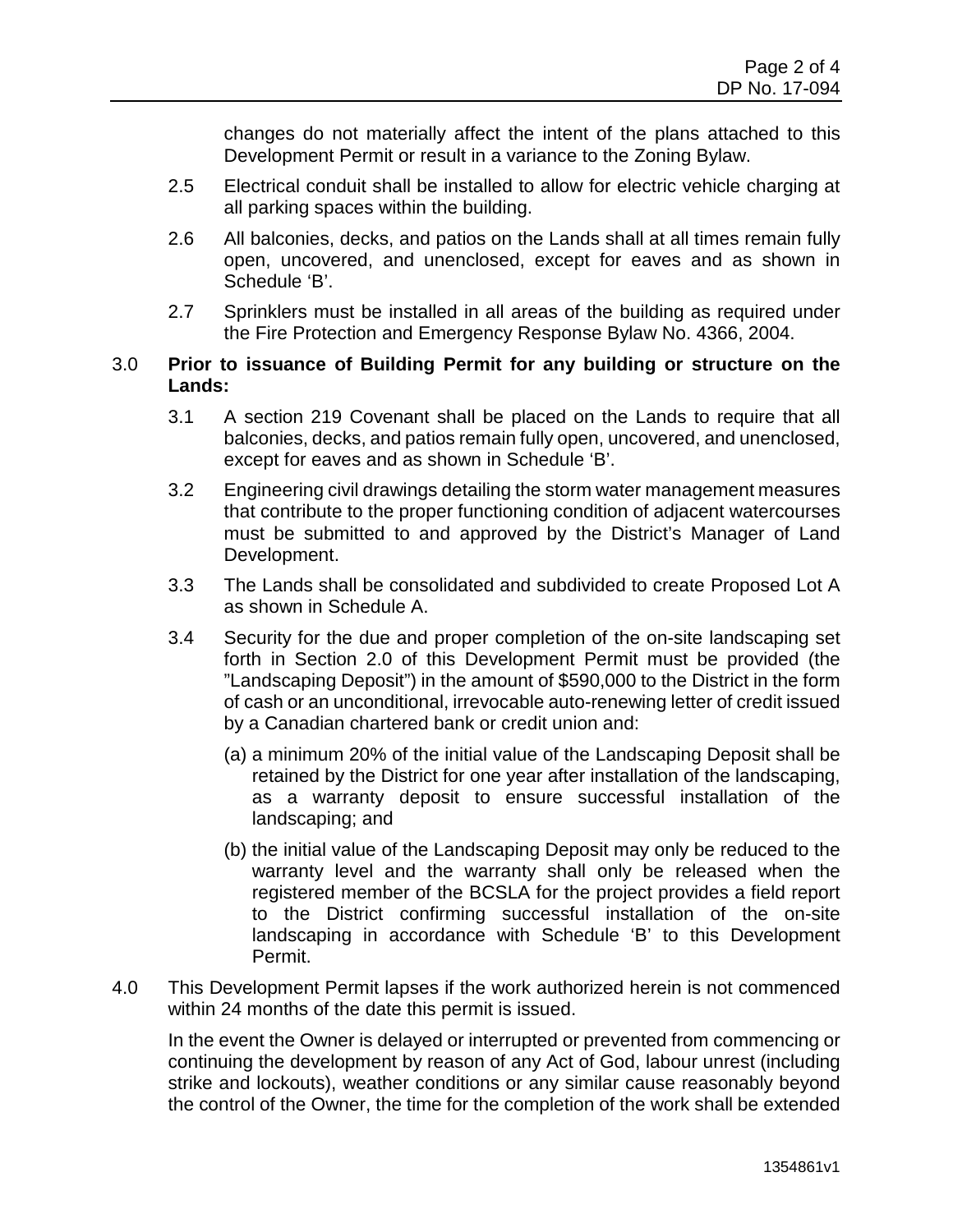for a period equal to the duration of the contingency that occasioned the delay, interruption or prevention, provided that the commercial or financial circumstances of the Owner shall not be viewed as a cause beyond the control of the Owner.

THE COUNCIL OF WEST VANCOUVER APPROVED THIS PERMIT BY RESOLUTION PASSED ON APRIL 9, 2018.

MAYOR

MUNICIPAL CLERK

\_\_\_\_\_\_\_\_\_\_\_\_\_\_\_\_\_\_\_\_\_\_\_\_\_\_\_\_\_\_\_\_\_

\_\_\_\_\_\_\_\_\_\_\_\_\_\_\_\_\_\_\_\_\_\_\_\_\_\_\_\_\_\_\_\_\_

THE REQUIREMENTS AND CONDITIONS UPON WHICH THIS PERMIT IS ISSUED ARE ACKNOWLEDGED AND AGREED TO. IT IS UNDERSTOOD THAT OTHER PERMITS / APPROVALS MAY BE REQUIRED INCLUDING PERMITS / APPROVALS FOR BUILDING CONSTRUCTION, SOIL AND ROCK REMOVAL OR DEPOSIT, BOULEVARD WORKS, AND SUBDIVISION.

| Owner: Signature | Owner: Print Name above | Date |
|------------------|-------------------------|------|
|                  |                         |      |
| Owner: Signature | Owner: Print Name above | Date |

FOR THE PURPOSES OF SECTION 4.0, THIS PERMIT IS ISSUED ON APRIL 9, 2018.

Schedules:

A – Legal Description of Subject Lands

B - Architectural and Landscape Drawing booklet